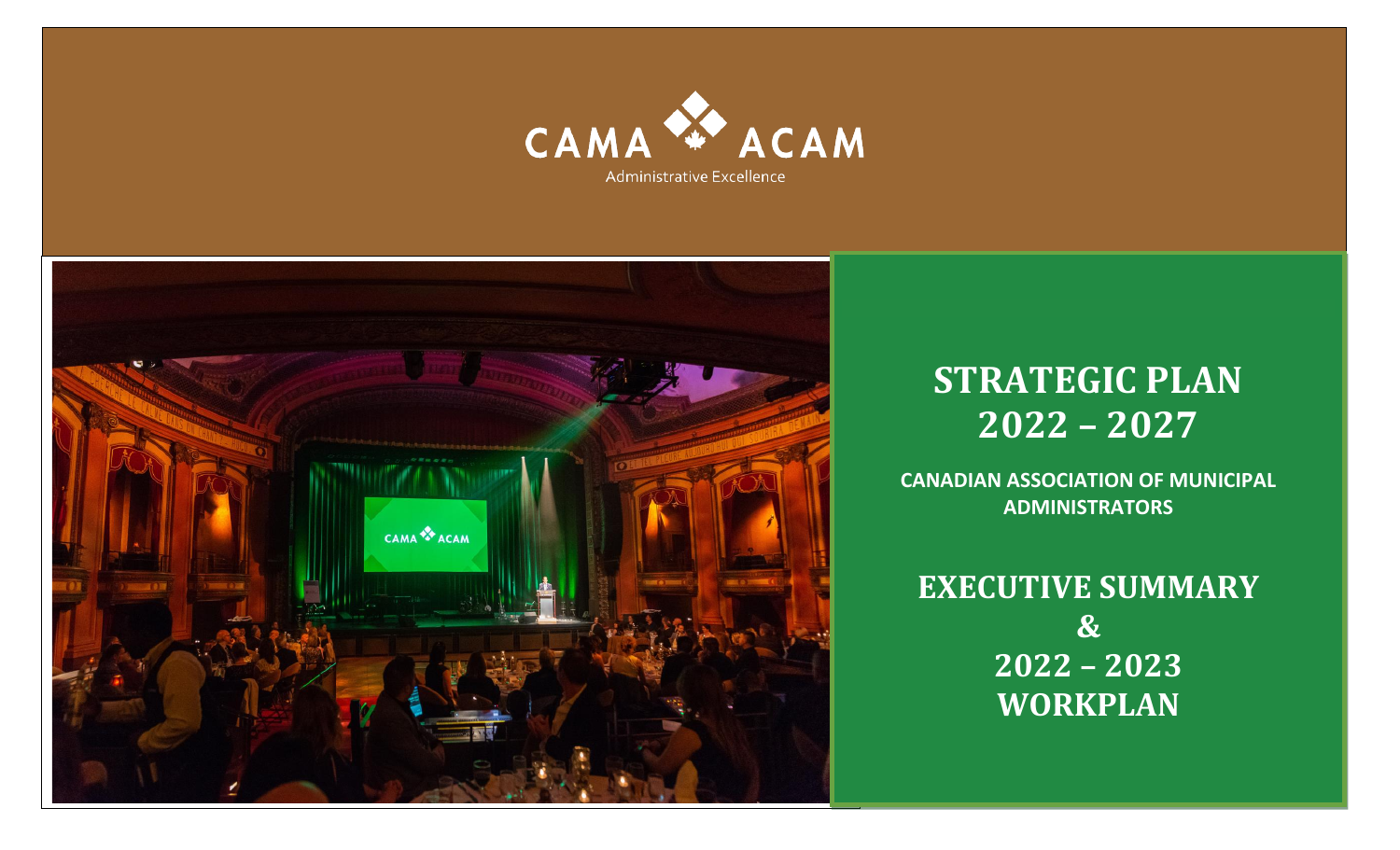

#### **VISION**

"The Canadian Association of Municipal Administrators is recognized as the premiere national Canadian organization representing municipal administrators".

#### **MISSION**

"To champion excellence in municipal administration and develop resilient leadership through professional development, networking, partnerships and advocacy."

#### **CAMA MEMBERS VALUE**

| <b>Accountability</b>                                                                          | <b>Collaboration</b> | <b>Transparency</b> | <b>Innovation</b>                      | <b>Diversity</b>                               |
|------------------------------------------------------------------------------------------------|----------------------|---------------------|----------------------------------------|------------------------------------------------|
| and                                                                                            |                      | and                 | and                                    | and                                            |
| <b>Professional Integrity</b>                                                                  |                      | <b>Honesty</b>      | <b>Excellence</b>                      | <b>Inclusivity</b>                             |
| <b>Accountability:</b><br>Actions toward or<br>involving others that<br>person you want to be. |                      |                     | <b>INNOVATION</b><br><b>EXCELLENCE</b> | <b>SAN DIVERSITY &amp; SAN DIVERSITY &amp;</b> |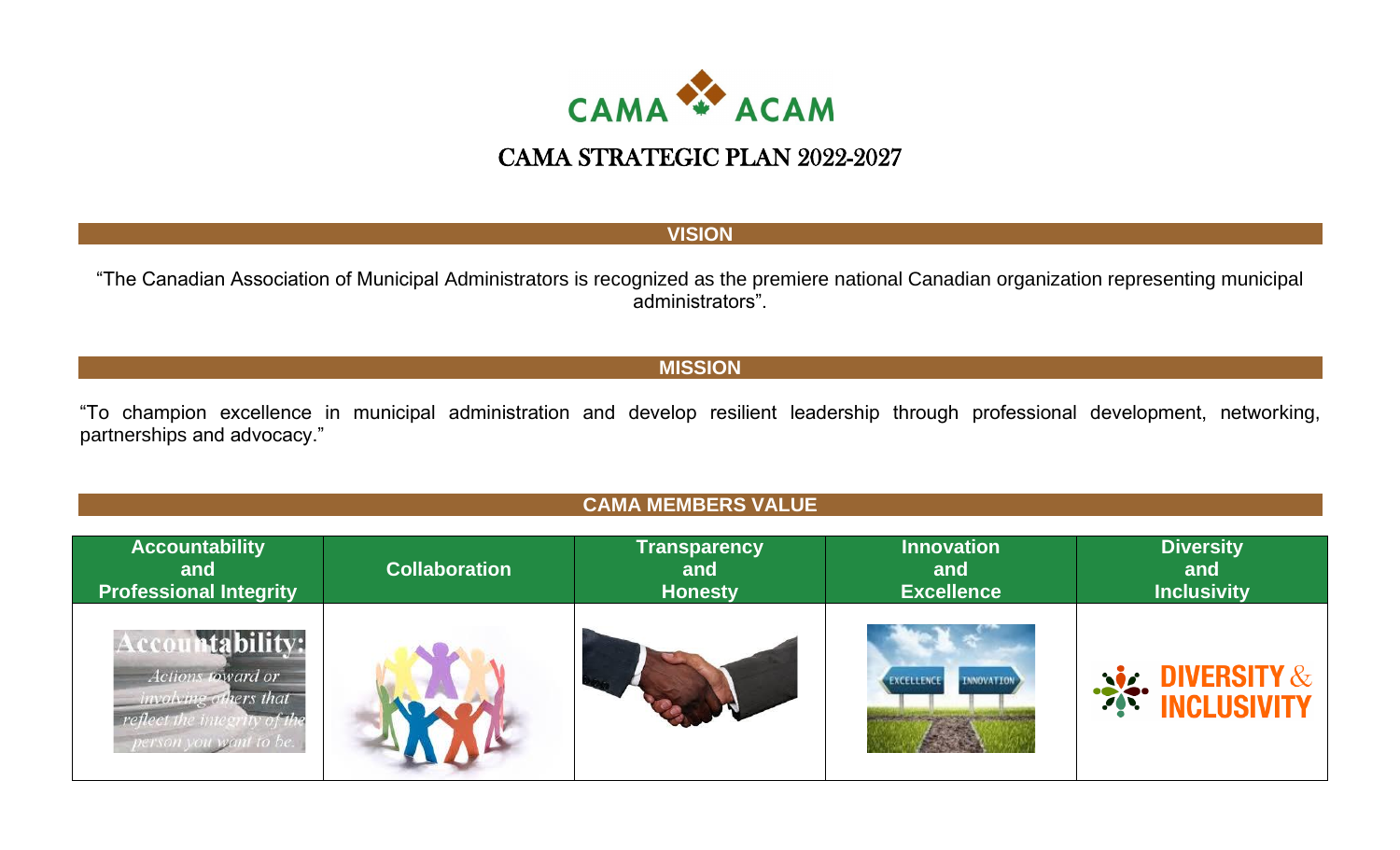#### **OUR PURPOSE**

CAMA has identified the following five pillars and objectives for our Strategic Plan for the period 2022-2027 that will continue to be the focus for the Association's future programs:

| <b>STRATEGIC PILLAR</b>                        | <b>STRATEGIC OBJECTIVES</b>                                                                                                                                                             |  |
|------------------------------------------------|-----------------------------------------------------------------------------------------------------------------------------------------------------------------------------------------|--|
| <b>Member Engagement and</b><br><b>Support</b> | Increase the membership by attracting and retaining a diversity of members from large, small and<br>remote municipalities from across Canada.                                           |  |
|                                                | Deliver relevant member services and networking opportunities to engage and connect members<br>through meaningful and personal outreach.                                                |  |
| <b>Professional Development</b>                | • Continue to make the Annual Conference the premiere national professional development opportunity<br>for CAOs and senior managers.                                                    |  |
|                                                | Provide members with leading-edge trends, tools, and best practices for local government management<br>through up to three week-long professional development forums for CAOs per year. |  |
|                                                | Develop and promote toolkits and other meaningful resources to support CAOs and senior managers to<br>develop their knowledge, competencies, and leadership.                            |  |
| <b>Resilient Leadership</b>                    | Promote strategies and provide resources and tools that build resilient, adaptable and sustainable<br>leadership that manages complex and challenging situations.                       |  |
|                                                | Undertake succession strategies that promote and encourage the municipal CAO profession to the next<br>generation.                                                                      |  |
|                                                | • Foster a professional, respectful relationship between municipal administrators and Councils.                                                                                         |  |
| <b>Strategic Relationships</b>                 | • To maximize and leverage those partners and relationships that are mutually beneficial.                                                                                               |  |
| <b>A Strong and Sustainable</b>                | • To ensure CAMA has the most effective human resources and organizational structure to ensure                                                                                          |  |
| Organization                                   | continuity of quality services and operations.                                                                                                                                          |  |
|                                                | To build the long-term financial sustainability of CAMA (outside of conference and membership                                                                                           |  |
|                                                | revenue) through creative revenue generation strategies and partnerships.                                                                                                               |  |
|                                                | To continue to ensure that CAMA has the infrastructure, systems and policies to provide efficient<br>operations in a changing environment                                               |  |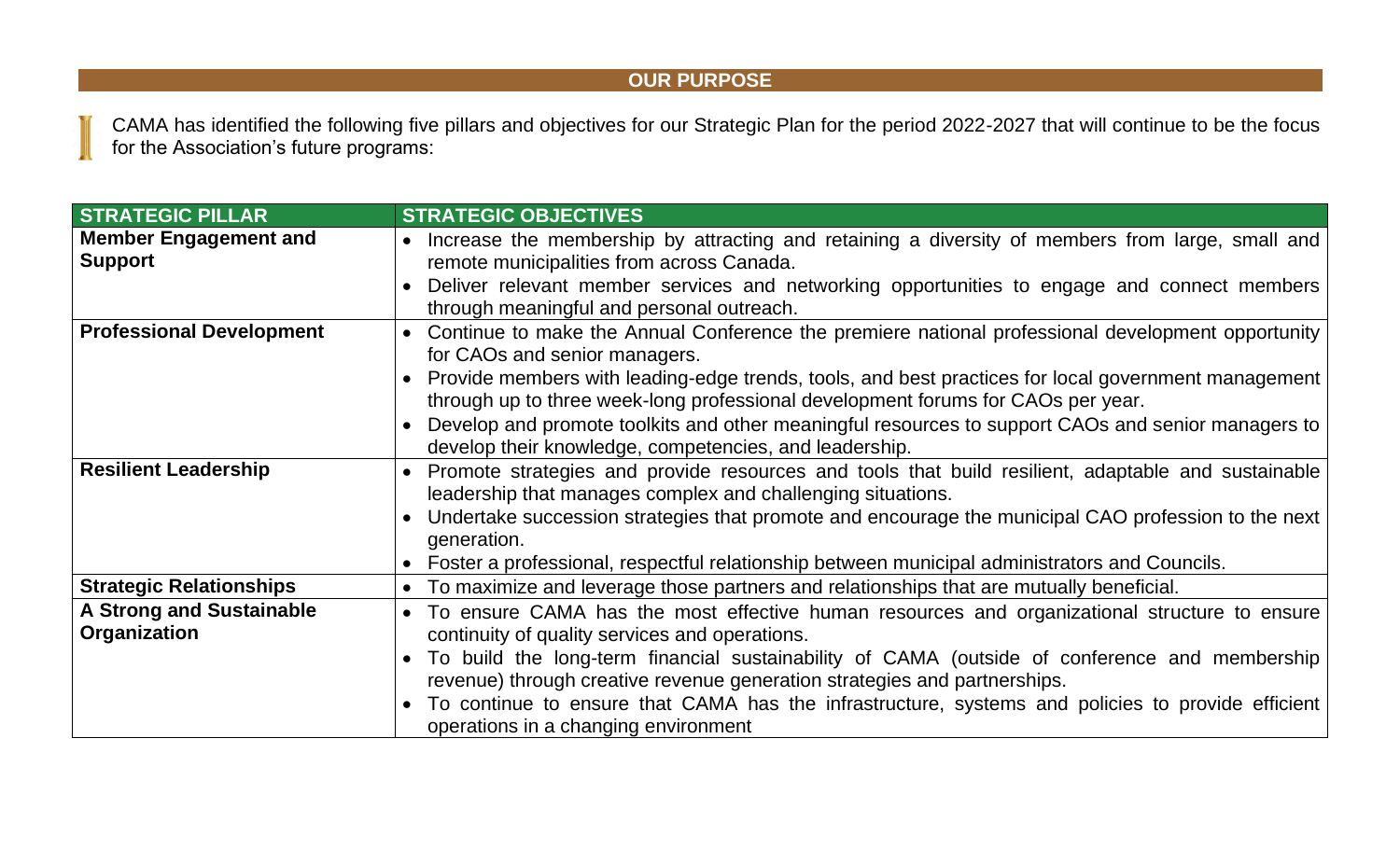| <b>OUR GOALS/ACTIVITIES</b>                                                                                                                                                                                                                             |                                                                                                                                                                                                                                                              |                                                                                                                                                                                                                                                        |                                                                                                                              |                                                                                         |
|---------------------------------------------------------------------------------------------------------------------------------------------------------------------------------------------------------------------------------------------------------|--------------------------------------------------------------------------------------------------------------------------------------------------------------------------------------------------------------------------------------------------------------|--------------------------------------------------------------------------------------------------------------------------------------------------------------------------------------------------------------------------------------------------------|------------------------------------------------------------------------------------------------------------------------------|-----------------------------------------------------------------------------------------|
| <b>Member Engagement &amp;</b><br><b>Support</b>                                                                                                                                                                                                        | <b>Professional</b><br><b>Development</b>                                                                                                                                                                                                                    | <b>Resilient Leadership</b>                                                                                                                                                                                                                            | <b>Strategic Relationships</b>                                                                                               | A Strong and<br><b>Sustainable Organization</b>                                         |
| To be the national<br>membership of choice for<br><b>Chief Administrative</b><br>Officers and senior<br>managers across<br>Canada by providing<br>networking opportunities<br>and relevant services<br>related to their local<br>government profession. | To provide innovative<br>professional development<br>and learning opportunities<br>that enhance members'<br>leadership skills and<br>competencies and support<br>them to achieve good local<br>government management<br>with Council, staff and<br>citizens. | To provide municipal<br>administrators with the<br>information, leadership<br>tools, and networks to<br>build their leadership<br>resilience, foster<br>productive relationships<br>with Councils, and<br>encourage the next<br>generation of leaders. | To continue to build<br>strategic relationships<br>with key stakeholders to<br>create excellence in<br>municipal governance. | To strengthen CAMA's<br>sustainability, leadership,<br>capacity, and<br>infrastructure. |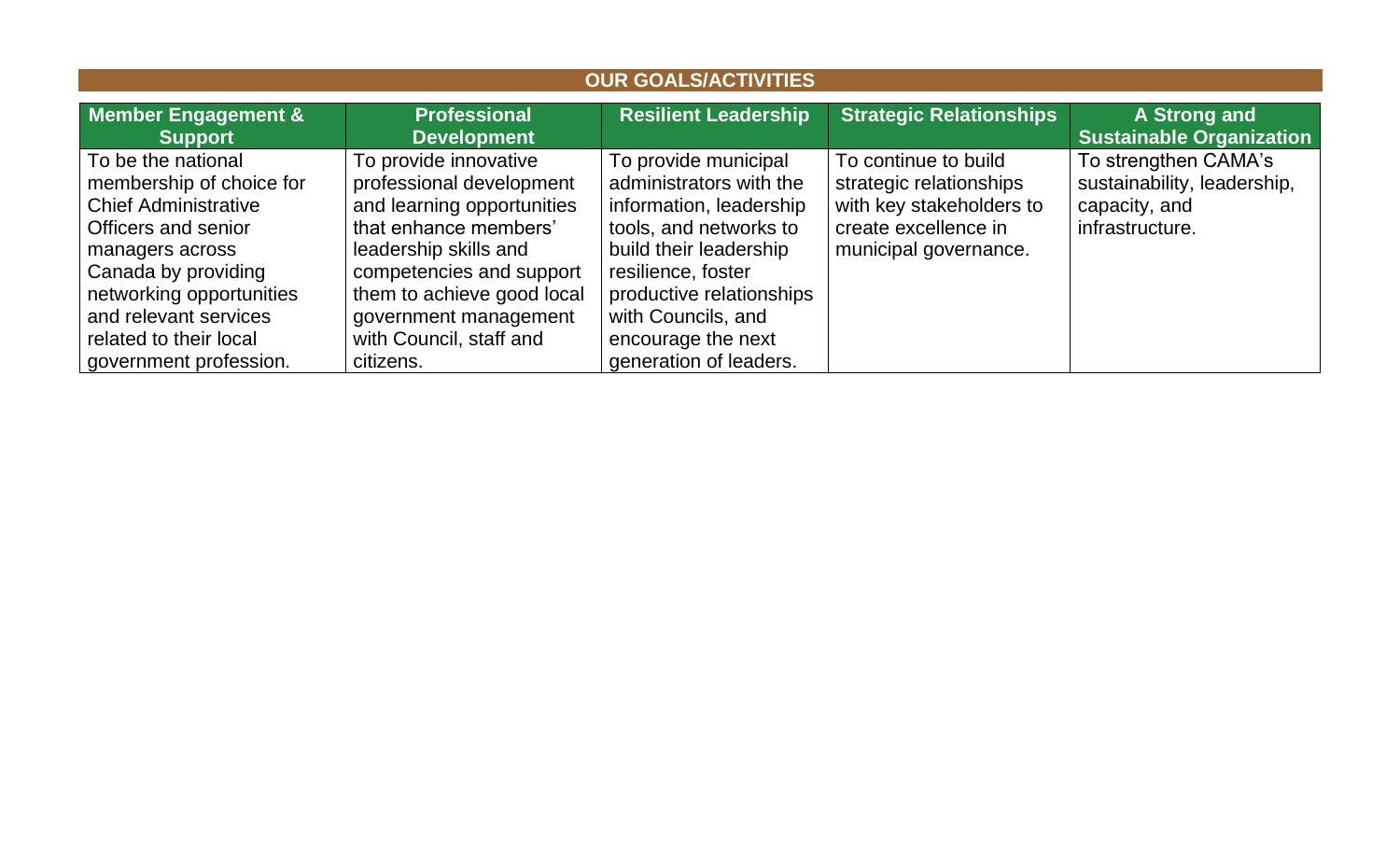## **CORE SERVICES**

CAMA offers the following core services to its members each year:

| #              | <b>Strategic Pillar</b> | <b>Core Services</b>                                                                                 |  |
|----------------|-------------------------|------------------------------------------------------------------------------------------------------|--|
|                | <b>Membership</b>       | • Members Needs Survey                                                                               |  |
|                | <b>Engagement &amp;</b> | • Jobscene Broadcasts                                                                                |  |
|                | <b>Support</b>          | <b>E-Brief Newsletter</b><br>$\bullet$                                                               |  |
|                |                         | Social Media<br>$\bullet$                                                                            |  |
|                |                         | Partnerships with MuniSERV and BoxOfDocs                                                             |  |
|                |                         | Membership Campaign                                                                                  |  |
| 2              | <b>Professional</b>     | <b>Annual Conference</b>                                                                             |  |
|                | <b>Development</b>      | Scholarship Program for Annual Conference<br>$\bullet$                                               |  |
|                |                         | <b>Promotion of Current Toolkits</b>                                                                 |  |
|                |                         | <b>Members Discussion Forum</b>                                                                      |  |
| 3              | <b>Resilient</b>        | • Awards of Excellence Program & Long Services Awards Program                                        |  |
|                | Leadership              | • Promotion of the Making Life Happen Campaign/Recruiting the Next Generation                        |  |
| $\overline{4}$ | <b>Strategic</b>        | Maintain Provincial/Territorial Association Relationships (Executive Director Meetings)<br>$\bullet$ |  |
|                | <b>Relationships</b>    | Continue to be responsive to FCM enquiries                                                           |  |
|                |                         | Relationships with International Municipal Associations: Australia, New Zealand, United Kingdom      |  |
|                |                         | • Continue to partner with ICMA                                                                      |  |
| 5              | A Strong and            | • Ongoing Financial Management                                                                       |  |
|                | <b>Sustainable</b>      | • Ongoing Organizational Development                                                                 |  |
|                | Organization            | • Regular Policy Review and Adherence                                                                |  |
|                |                         | • Managing the Board Nominations, Election Process and Annual General Meeting                        |  |
|                |                         | • Support for Effective Board governance                                                             |  |
|                |                         | • Managing Revenue Generation Opportunities                                                          |  |
|                |                         | • Sponsor/Partner Cultivation and Stewardship                                                        |  |
|                |                         | • Human Resources, Consulting Services and Project Management Oversight                              |  |
|                |                         | • Technological Infrastructure                                                                       |  |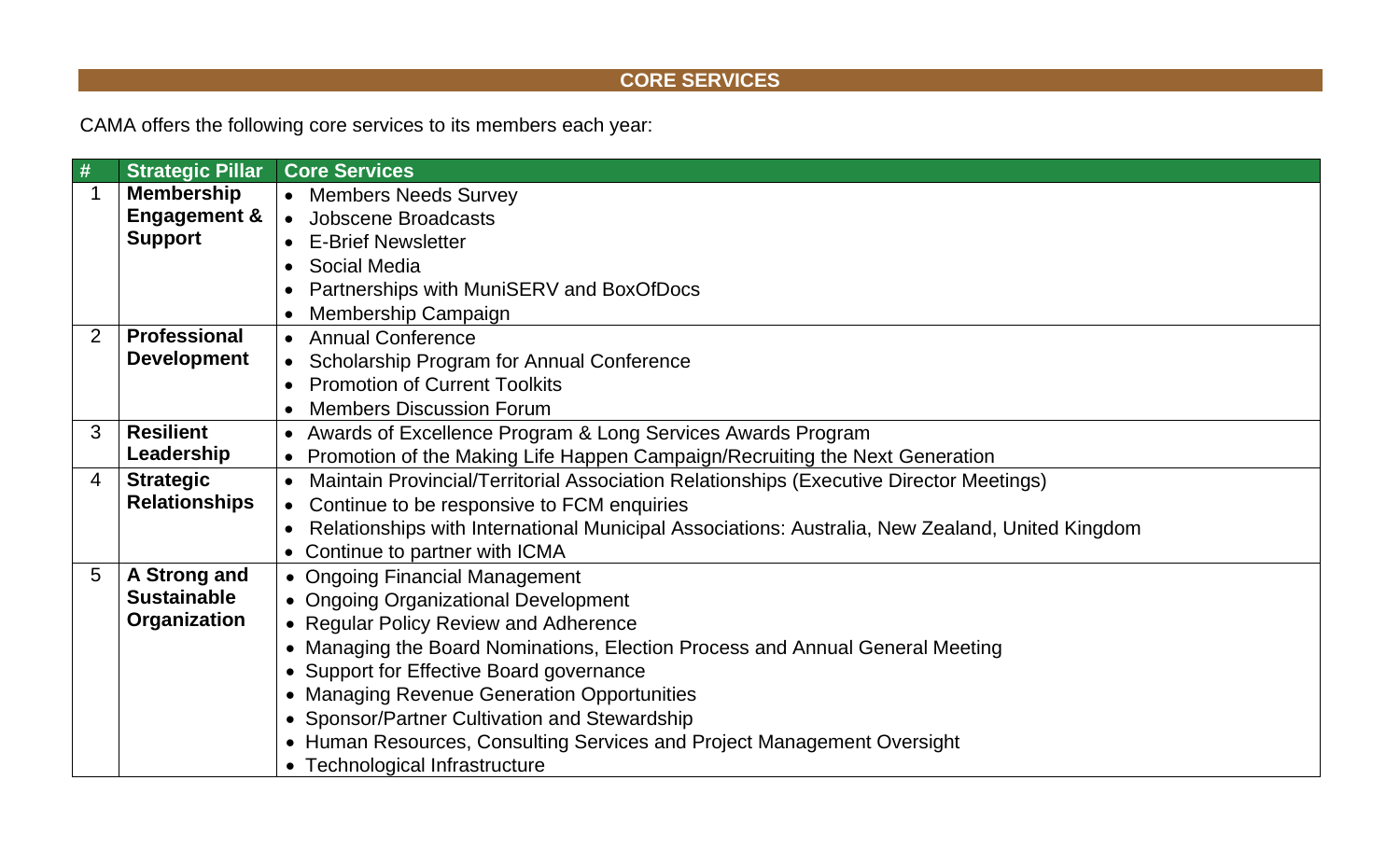### **OUR 2022-2023 WORKPLAN**

In addition to the core services noted above, the CAMA Board will be working on the following new initiative for the April 1, 2022 to March 31, 2023 fiscal year:

|                | <b>Strategic Pillar</b>                      | <b>New Initiatives</b>                                                                                                                                                                                                                                                                                                                                                                                                                                                                                                                                       |  |
|----------------|----------------------------------------------|--------------------------------------------------------------------------------------------------------------------------------------------------------------------------------------------------------------------------------------------------------------------------------------------------------------------------------------------------------------------------------------------------------------------------------------------------------------------------------------------------------------------------------------------------------------|--|
|                | <b>Membership</b><br><b>Engagement &amp;</b> | • Continue with a Membership Campaign by region with personal Board member support as per the Membership<br>Business Plan.                                                                                                                                                                                                                                                                                                                                                                                                                                   |  |
|                | <b>Support</b>                               | • Prepare and promote a one-page articulation of the value proposition of membership.                                                                                                                                                                                                                                                                                                                                                                                                                                                                        |  |
|                |                                              | • Host a virtual CAMA Connects in October 2022 on hot topics of interest.                                                                                                                                                                                                                                                                                                                                                                                                                                                                                    |  |
| $\overline{2}$ | <b>Professional</b><br><b>Development</b>    | 2023 Conference<br>• Host a virtual stream for the Role of the Executive Assistant Session.<br>Develop a one-page Conference promotional piece that highlights the event's value.<br>Review the Scholarship Program to explore ways to increase access for small and under-represented<br>municipalities. New sponsorship opportunities to also be explored.<br>Compelling Issues management topics to be integrated into the Conference sessions.<br>• An annual equity, diversity and inclusion in the workplace workshop will be included in the program. |  |
|                |                                              | <b>Adapting Current Toolkits</b><br>• All toolkits to be reviewed for relevancy and use by members to assess to determine if updates are required.<br>The Performance Evaluation Toolkit will be reviewed and updated, and a simple "lighter" version will be created<br>and promoted.<br>Special promotion of the equity, diversity and inclusion segment of the Human Resources Toolkit will be<br>undertaken.                                                                                                                                             |  |
|                |                                              | <b>Develop New Toolkits</b><br>• A Toolkit Taskforce will be created to explore the feasibility of developing new toolkit ideas and other resources<br>and supports.<br>This will result in a four-year plan for the development of toolkits and resources.                                                                                                                                                                                                                                                                                                  |  |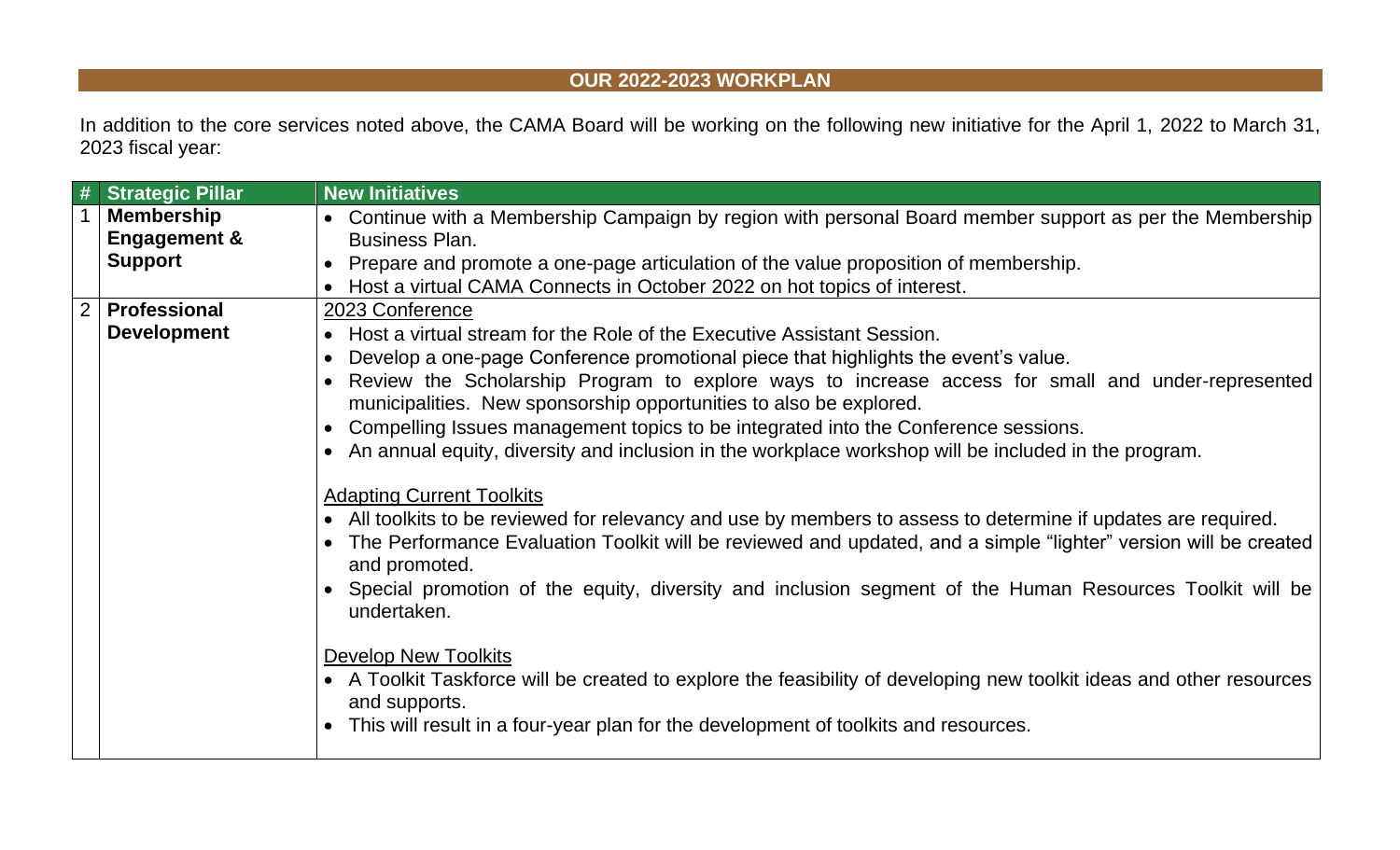|                | <b>Strategic Pillar</b>     | <b>New Initiatives</b>                                                                                                    |  |  |
|----------------|-----------------------------|---------------------------------------------------------------------------------------------------------------------------|--|--|
|                | <b>Resilient Leadership</b> | Tools for Resilient Leadership: Strategies for Self-Care, Wellness and Work/Life Balance                                  |  |  |
|                |                             | • Time will be allocated at the Board table to discuss the parameters of this work.                                       |  |  |
|                |                             | A Sub-Committee of the Board will be struck to examine the most effective ways to support CAOs with respect<br>$\bullet$  |  |  |
|                |                             | to resilience, self-care and wellness. A plan will be developed to guide this work over the coming four years.            |  |  |
|                |                             |                                                                                                                           |  |  |
|                |                             | <b>Masterminds</b>                                                                                                        |  |  |
|                |                             | • CAMA will pilot one virtual networking 1.5-hour forum branded as "Masterminds" (12-15 people maximum) to                |  |  |
|                |                             | provide a safe confidential space for CAMA members to explore sensitive issues and challenging operational                |  |  |
|                |                             | problems.                                                                                                                 |  |  |
|                |                             | This initiative will be continued in future years based on success.<br>$\bullet$                                          |  |  |
|                |                             |                                                                                                                           |  |  |
|                |                             | <b>Positive CAO-Council Relationships</b>                                                                                 |  |  |
|                |                             | • CAMA will continue to promote resources and initiatives that build CAO-Council relationships including the              |  |  |
|                |                             | Political Acumen Toolkit, Performance Evaluation Toolkit and the FCM Booth.                                               |  |  |
|                |                             | • A short guide will be developed to support CAOs in keeping the elected officials focused on their policy role and       |  |  |
|                |                             | out of the operations.                                                                                                    |  |  |
| 4              | <b>Strategic</b>            | <b>Relationship Review</b>                                                                                                |  |  |
|                | <b>Relationships</b>        | • The Board will undertake a review of key relationships to assess where best to leverage opportunities that result       |  |  |
|                |                             | in a mutual benefit.                                                                                                      |  |  |
|                |                             | A focused strategy will be developed to guide relationship management (from informal relationships to formal<br>$\bullet$ |  |  |
|                |                             | partnerships) keeping in mind CAMA's limited capacity and resources.                                                      |  |  |
| 5 <sup>1</sup> | A Strong and                | <b>Resilient Organization</b>                                                                                             |  |  |
|                | <b>Sustainable</b>          | • A Business Continuity Policy and Plan will be in place and approved by the Board. This policy will include key          |  |  |
|                | Organization                | succession elements such as an Executive Director Succession Plan and access to high-risk information (e.g.               |  |  |
|                |                             | passwords, banking).                                                                                                      |  |  |
|                |                             |                                                                                                                           |  |  |
|                |                             | • An Operational Manual will be developed that outlines core services and key initiatives and a critical path to          |  |  |
|                |                             | achieve operational goals aligned to proper procedures.                                                                   |  |  |
|                |                             |                                                                                                                           |  |  |
|                |                             |                                                                                                                           |  |  |
|                |                             |                                                                                                                           |  |  |